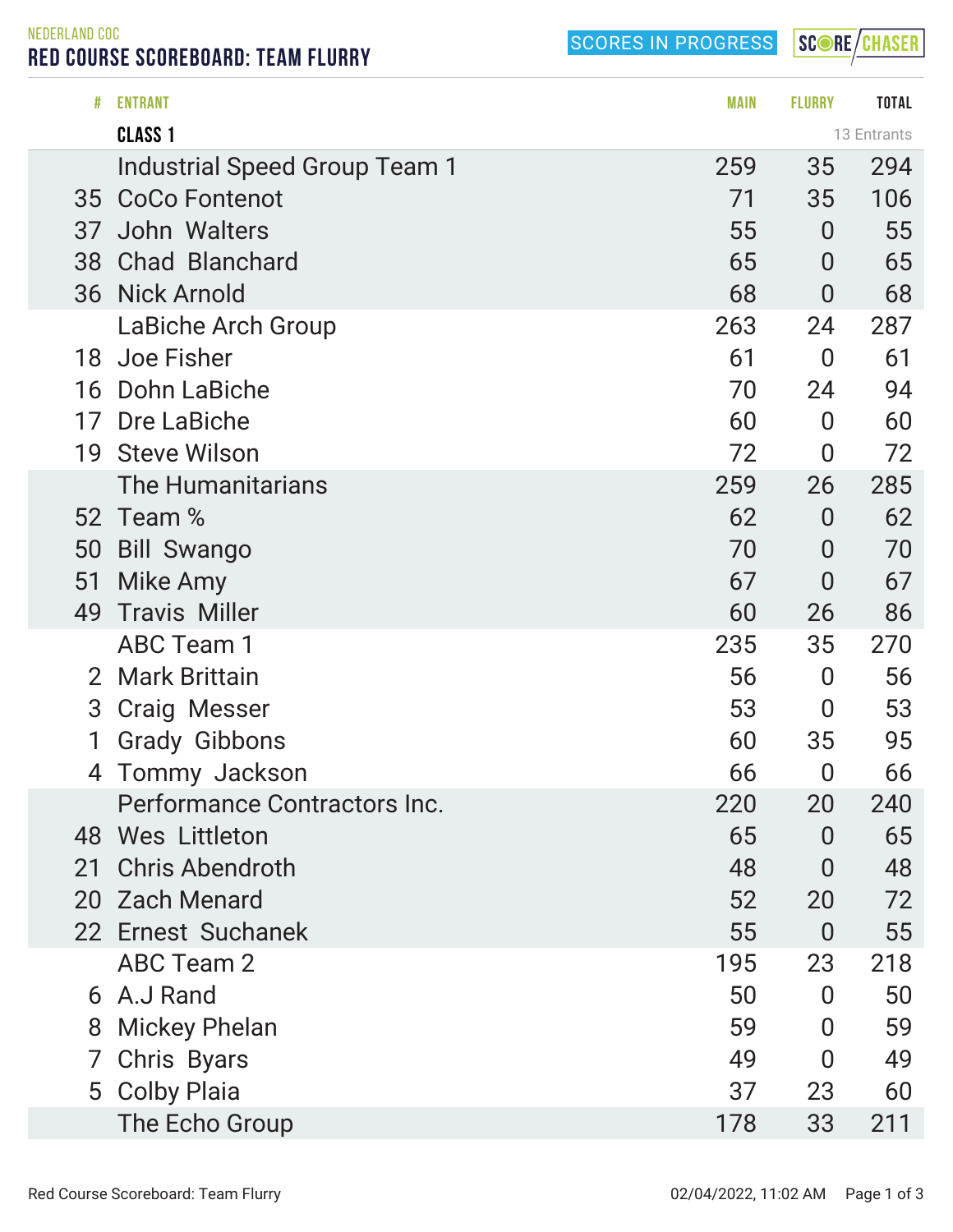SCORES IN PROGRESS

SCORE/CHASER

NEDERLAND COC RED COURSE SCOREBOARD: TEAM FLURRY

| #  | <b>ENTRANT</b>                | <b>MAIN</b>    | <b>FLURRY</b>    | <b>TOTAL</b>   |  |
|----|-------------------------------|----------------|------------------|----------------|--|
|    | <b>CLASS 1 (CONTINUED)</b>    |                | 13 Entrants      |                |  |
| 13 | <b>Justin Piletere</b>        | 53             | $\bf{0}$         | 53             |  |
|    | 12 Jason Butler               | 68             | 33               | 101            |  |
| 14 | <b>Clint Caywood</b>          | $\overline{0}$ | $\overline{0}$   | $\overline{0}$ |  |
| 15 | <b>Matt Tarleton</b>          | 57             | $\overline{0}$   | 57             |  |
|    | Alex Rupp for Commissioner    | 184            | 27               | 211            |  |
| 32 | <b>Gordon Friesz</b>          | 35             | $\bf{0}$         | 35             |  |
| 33 | <b>Phill Kelly</b>            | 34             | $\boldsymbol{0}$ | 34             |  |
|    | 34 James McNutt               | 65             | $\overline{0}$   | 65             |  |
| 31 | <b>Alex Rupp</b>              | 50             | 27               | 77             |  |
|    | <b>Texas Stress Inc.</b>      | 177            | 20               | 197            |  |
| 27 | Levi Kitchen                  | 37             | 20               | 57             |  |
| 30 | <b>Justin Philips</b>         | 54             | $\overline{0}$   | 54             |  |
| 28 | <b>Brian Orgge</b>            | 46             | $\overline{0}$   | 46             |  |
| 29 | <b>Mike Bonestead</b>         | 40             | $\overline{0}$   | 40             |  |
|    | Industrial Speed Group Team 2 | 176            | 20               | 196            |  |
| 40 | <b>Bose Hillin</b>            | 46             | $\overline{0}$   | 46             |  |
| 39 | <b>Joe Kirksey</b>            | 46             | 20               | 66             |  |
| 42 | <b>Dylan Boutgeois</b>        | 43             | $\boldsymbol{0}$ | 43             |  |
| 41 | Nathan Mazdra                 | 41             | 0                | 41             |  |
|    | <b>Open Mortgage</b>          | 168            | 22               | 190            |  |
|    | 45 Jonathan Lyle              | 29             | $\overline{0}$   | 29             |  |
| 46 | <b>David Foulk</b>            | 57             | 0                | 57             |  |
|    | 44 Eric Winzer                | 37             | $\overline{0}$   | 37             |  |
|    | 43 Gene Dupuis                | 45             | 22               | 67             |  |
|    | <b>Braun Intertec</b>         | 168            | 20               | 188            |  |
| 9  | <b>Bryan Landers</b>          | 44             | 20               | 64             |  |
| 10 | <b>Donnie Courville</b>       | 47             | $\overline{0}$   | 47             |  |
| 11 | <b>Chris Lonsford</b>         | 40             | $\overline{0}$   | 40             |  |
| 47 | Eric McClanahan               | 37             | $\bf{0}$         | 37             |  |
|    | <b>Gulf CU</b>                | 159            | 19               | 178            |  |
| 23 | <b>Bobby Adams</b>            | 34             | 19               | 53             |  |